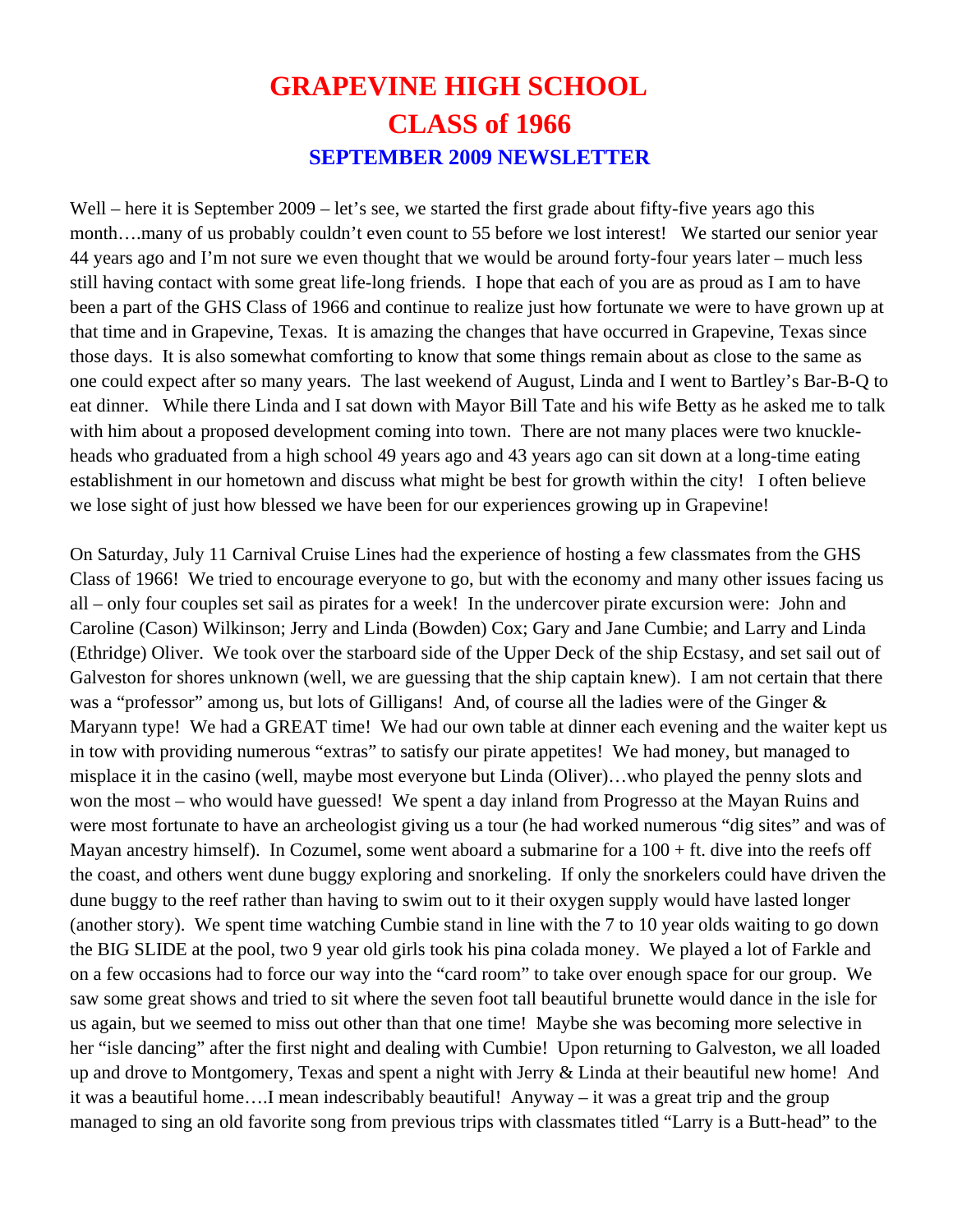tune of "Froggy Went a Court'n". Many of the passengers were amused and began to sing along when the group would spontaneously erupt in song! One couple from Canada was especially amused and impressed.



On Friday, July 17, 2009, after arriving back home from our cruise, I received a call informing me that lifelong friend and classmate James Wilkins had suffered a massive heart attack and died. I don't know that I had a non-relative friend who I have known any longer than James. Our families knew each other long before either of us were born. Our fathers worked together for many years. We lived next door to one another for about four years before we started the first grade with each other. I have little doubt that I have known James longer than any friend. Hearing those words that James had died hit me very hard. Even though connections with James had been less over the years, you can still hear his laugh, you can still see his smile, and you can see so much emotion from his eyes. He and I had talked every month or so since his return to Texas – mainly to talk about mutual friends and discuss our mutual dislike for decisions that were of a political nature. Like so many of you, we knew James, loved James and respected James for so many things. James was one of those "Good Men" we are fortunate to come into contact with in life. It has not yet become a solid fact that James in no longer with us, but our memories of him and our times with him will remain solid and firm within our hearts and minds. We celebrate his life and his service to humanity. Like others in our class who have dedicated their efforts to community service and serving their fellow man, not looking for fame or fortune, but looking to make this world, this county, and our communities better places to live – better places to raise a family – places where we feel safe. We can certainly feel confident in knowing that James Rucker Wilkins did his part and represented his family, Grapevine, GHS, and the Class of 1966 as well as any. God Bless James and the Wilkins family. Continue to keep his wife Linda, his children, his brothers Frank and Dale in your prayers as they face the difficulty of this loss in the days ahead.

In August, David Barnes had knee surgery. All went well and David is back to work and doing well. During that recovery time David and Cindy (Frye) Barnes celebrated the arrival of a new grandson! Be sure to tell Cindy what a wonderful nurse she was in helping David during his recovery time at home. She wants people to brag on her about her work – so humor her a little bit. She did, without a doubt contribute to David's quick recovery and getting back to work.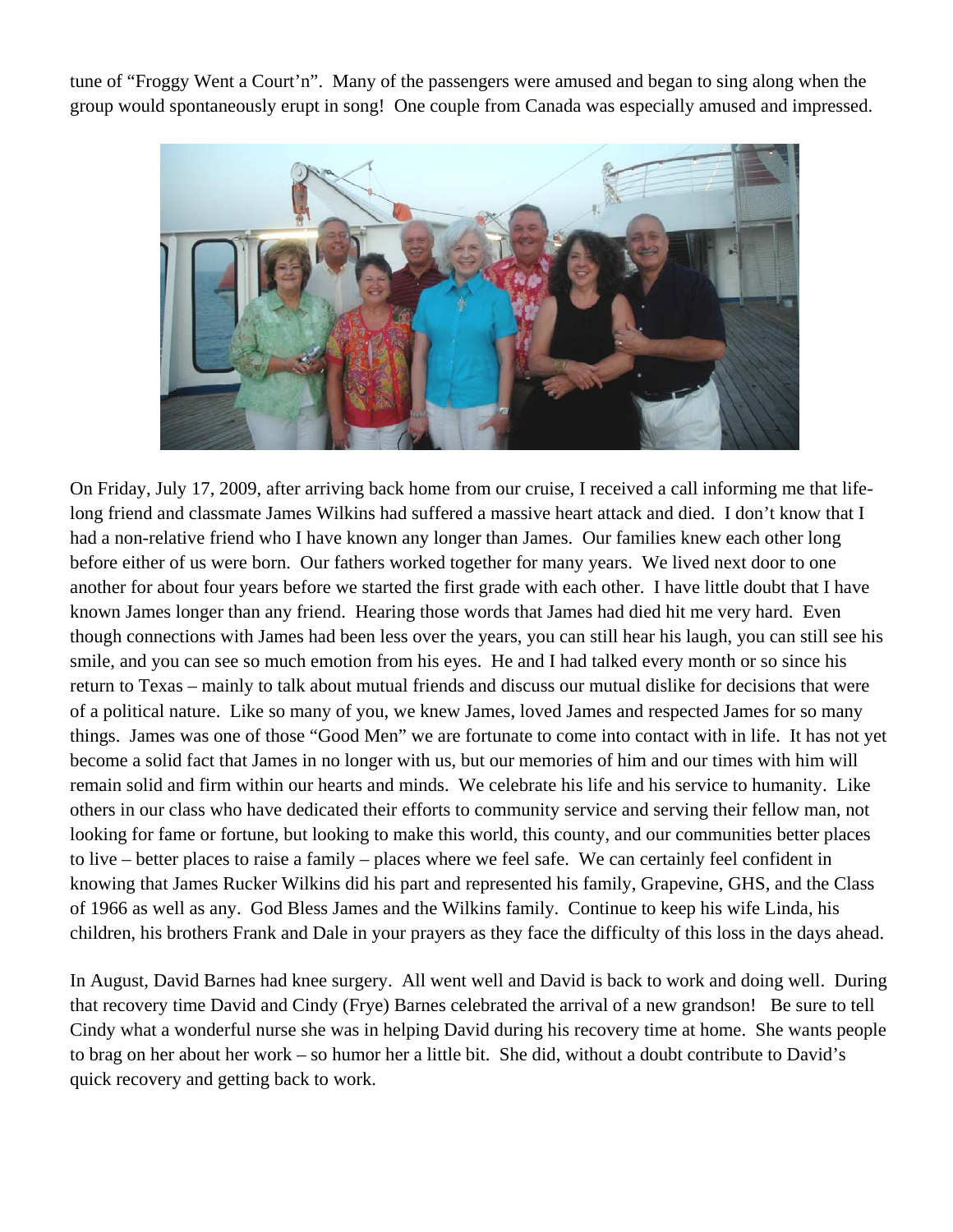Harlan Jewett is at home and doing pretty well. He still has trouble getting around some days and has been most appreciative of everyone's prayers and cards. He has had a very difficult time since he lost his wife, Inez. Please continue to keep Harlan in your prayers and don't hesitate to send him a card of encouragement – his address is 721 W. College, Grapevine, TX 76051.

On Friday, August 14, 2009….another National Gaming Event of "Not Even Close to Professional" Poker was held in Grapevine, Texas. Non-professional-poker classmates from the GHS Class of 1966 were: Gary Cumbie, Joe Lipscomb, David Florence, Jim Box, Bob Stevenson, Darrell Faglie, Gus Linthicum, and Larry Oliver. Stacy and Yancey were still completing their five-month suspension and are expected to be at the next event.

For those of you who were in Elementary School in Grapevine during the first through about fifth or six grade, and especially those of you in Mrs. Yancey's Cub Scout troop along with Gary Dettenmayer. It has been a long task of trying to find Gary on and off for at least thirty years. There are very few Dettenmayers to even be found and then I was not sure of the exact spelling (our annuals seemed to even differ sometimes).

At any rate, I wanted to tell you guys that I located Gary's nephew, Erik Dettenmayer in Florida, and he emailed me back on July 4th. Erik said that I had found the right family and that he wanted to inform me that he had never known or even met Gary. Gary died in 1972. Erik's dad is Gary's brother and he said his dad couldn't talk about it - so Erik didn't know the circumstances surrounding Gary's death. I have sent a copy of our Cub Scout photo with me, Gary Dettenmayer, Jim Box, John Yancey, Kent Kennedy, Rick Stacy, Bobby Lawrence, Jim Stockton, Bob Havran and Larry Robinson to Erik - he asked if I had any photos. Whether I send any others or not will depend some on his response back to me and my question regarding Gary's brother. A few days later (from another Facebook question), I received a response from Erik's sister who informed me that Gary had died due to a drug overdose. I was so saddened to hear this. I guess I find it very disappointing to finally find a connection to locate Gary to only discover that he has been dead for over thirty-five years. I feel terrible that I didn't find him sooner. I am also saddened that he left us for Chicago almost fifty years ago; I know how much he didn't want to leave Grapevine.

From Shirley Stapleton Foster – "My brother, Robert C. Stapleton, would have been in the class of 66; however he joined the service and went to Vietnam. I would ask that everyone pray for him as he has stage 4 Cancer, brought on from the effects of Agent Orange in Vietnam. Robert needs to have contact with as many of his old friends as possible as this seems to cheer him up and give him hope. I spend the weekend with him, he is not doing well, and we spent a lot of time talking about old times in Grapevine and his friends he grew up with. I just wanted to make you aware of this so maybe some of his classmates could contact him. His email is rcs2502@embarqmail.com and his phone number is 940 748-2287. He is legally blind, so a phone call might do better than an email although he can read some things, he just can't see well enough to type." Thanks Shirley and thanks to the number who responded and contacted Robert, please keep Robert in your prayers.

A couple of months ago I received an email from Neena Keelin informing me of the death of our classmate and friend, Dennis Keelin. Dennis died of complications due to type 2 diabetes this past December 12th. Please keep Neena Keelin and her daughter Shaina in your prayers, and pray for one another as we learn of the loss of another of our classmates. I have asked Neena if she has an email address or mailing address to share and if she would like to continue to hear from us via our email - I will certainly notify you if I hear back from her. She has not responded as of this Newsletter.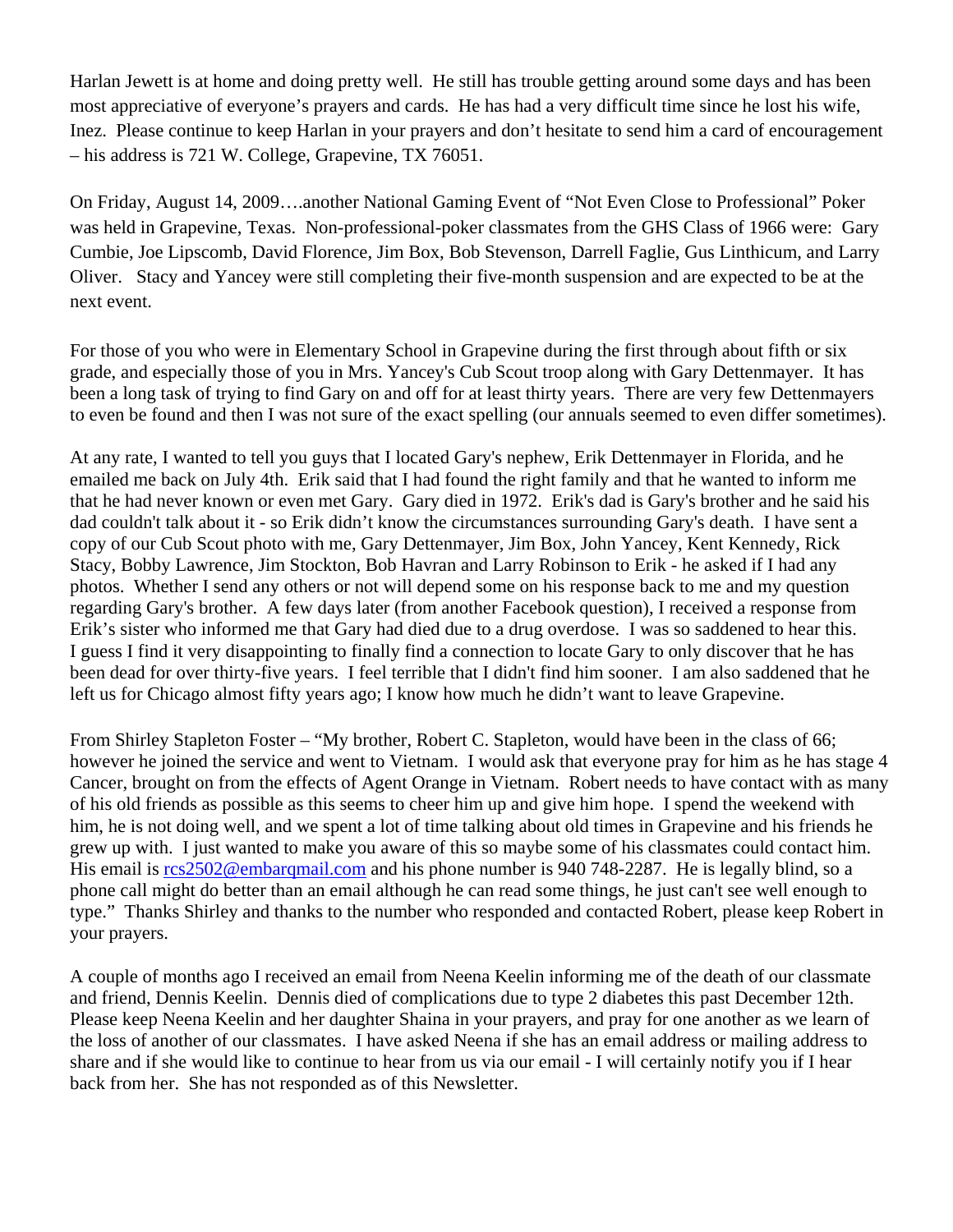During a routine physical, Woodie Woodson's doctor discovered a slight heart murmur and thought he should see a cardiologist. Upon further examination it was discovered that Coach Woodson's aortic valve was calcifying. By the time of his surgery on August  $25<sup>th</sup>$ , he was operating at about 25% capacity. He did well during surgery (East Texas Medical Center in Tyler). Butch Tiller has been keeping up with Coach Woodson for us. On Monday, August 31, 2009, Butch called me for Tom Walker's phone number, it just so happened I was having lunch with Tom Walker and Bill Powers and just passed the phone to Tom. He indicated that Woodie would most likely be having a pace-maker put in during the coming days. Chris Ashton was in Tyler on September  $2<sup>nd</sup>$  and stopped by to visit Coach Woodson – he was released to go home while Chris was there visiting….so we still don't know at the time this Newsletter was sent out when or if he will be going back for a pace maker! Continue to keep the Coach and his family in your prayers.

Butch Tiller continues to need our prayers, he is planning to go in for some surgery on his shoulder on September 28<sup>th</sup>, please keep Butch in your thoughts and prayers as he continues recovering from his neck injury and now the shoulder surgery.

Darlene Tillery Florence's mother passed away on Sunday, August 30. Joan Tillery was 80 years old spent 61 years as a Grapevine resident and member of the First United Methodist Church. Please keep Darlene and David, Lynette, Nancy, Mr. Tillery, and the entire Tillery family in your prayers.

Lee (Eddie) Davis had hip replacement surgery on Wednesday August 26Th. It was reported to me that the surgery went well and that he is in rehab in Marshall, Texas. Please include the Davis family in your prayers.

Gary Blagg recently had cataract surgery. Wanda emailed me a couple of weeks ago to say the Gary was back driving (no surprise there), but still had blurred vision. Wanda said she could not keep him down or at home any longer. The doctors told him it could be three months before the vision clears up completely. Keep Gary (and Wanda) in your prayers.

I continue to have the opportunity to keep up with Tom Walker and he seems to be doing well….he gets lots of invitations to reunion events these days. Tom has certainly been a friend to the Class of 1966 in so many ways for a long time!

We also try to keep Ms. Gayle Shumate up-to-date on things with our class….we cannot get her to leave Commerce, Texas to visit with us! We continue to rely on Sharon Huffman Smith to keep a watch on Shumate to make sure she stays in line! Ms. Shumate reads our Newsletters and GHS Info emails….if I could just get her to quit sending these things back to me with all the RED MARKS! We love you Shumate!

The second week of September, Leann Baber sent Linda an email concerning James. James is scheduled for surgery on Monday, September  $14<sup>th</sup>$  at 9:00 a.m. at Baylor Grapevine. As most of you know James has had a battle with his right leg for some time. The pain has overtaken his life and they will be removing James Baber's right leg, either just below the knee or just above the knee on Monday. They will not determine until the surgery where they will amputate. Leann says that James is doing pretty well considering and is